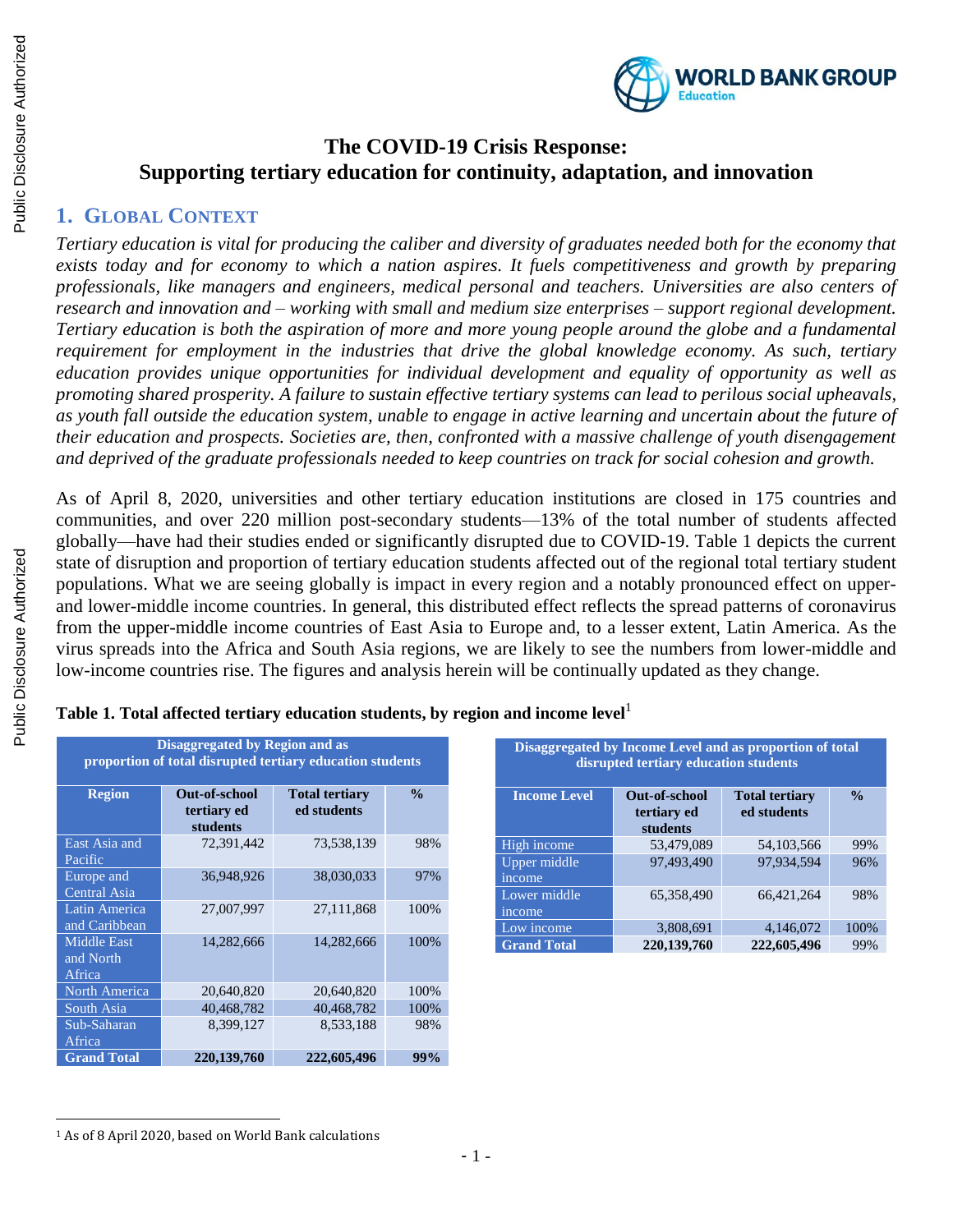

Few, if any, countries, regardless or region or income level, had rapid response plans in place to coordinate such a massive effort as closing entire education systems. The ad hoc nature of institutional closures continues to plague systems globally, as students, academic staff, and government officials grapple with the implications of these closures for their learning, teaching, research, innovation and education outcomes, and financial stability. The road from here to resumption of operations will be long and difficult, and some of the changes that this crisis will bring to tertiary education systems around the world will not go away. We expect that most systems will be sorely challenged to quickly return to the state they were in before the pandemic.

In many countries, the immediate response to the need to close the physical campuses of post-secondary institutions was to pivot as much as possible into distance learning. In many regions, this has resulted in online delivery, though issues of equity, infrastructure, broadband capacity, and pedagogic capacity immediately emerged as challenges in remote delivery. Other forms of distance learning—from email delivery/return of assignments, to utilizing mail, TV, radio, phones and mobile applications where broadband is limited, to independent study—are being tried and tested in this massive global experiment with off-site learning potential and modalities.

A rapid assessment of the experiences of COVID-19 disruption to tertiary education globally exposed many significant short- and long-term challenges facing tertiary education systems and institutions, including:

diminished resources for institutions, personal and academic challenges for institutions and students, demand for improved infrastructure to support continued distance and blended learning models, reduced mobility placing pressures to improve regional and local tertiary institutions, and much more. A comprehensive list of immediate and long-term challenges and interventions follows, and together those inform an assessment of the potential for some positive outcomes from these unprecedented times.

## **PANDEMIC RESPONSE IMPLICATIONS FOR INSTITUTIONS AND SYSTEMS**

#### **Immediate challenges to confront:**

- ✓ Broadscale **institutional disruption**
- ✓ Staff and student **illnesses**—provision of appropriate support
- ✓ **Mass student displacements** and/or loss of vital campus services and support
- ✓ Technical 'debt'—even advanced, wealthy countries find themselves hampered by the use of **outdated technology platforms**
- ✓ Maintaining **instructional operations**, including coursework, exams, and awarding of degrees – modification of assessment modalities
- ✓ Maintaining or closing **research operations**, including on campus laboratories and facilities, field work, conferences, and external research collaborations

#### **The 'Great Pivot Online'**

Many universities and colleges have, in the space of days or weeks, moved their operations online. Below are five major actions by institutions:

- 1. Acting on the **short-term** (e.g. using video-conferencing and creating helpdesks) **and the medium-term** (strengthening national and institutional capacity).
- 2. Mobilizing widely used (**mobile first**) and readily available and scalable resources (e.g. **cloud to scale**).
- 3. Setting up a **one-stop shop of resources and a 24/7 helpdesk** for administration, faculty and students.
- 4. **Curating existing content** and gather feedback on its usefulness as it rolls out.
- 5. **Communicating** with faculty, students and others, providing comfort and guidance.
- *This note includes a detailed section below, with guidance on online instruction.*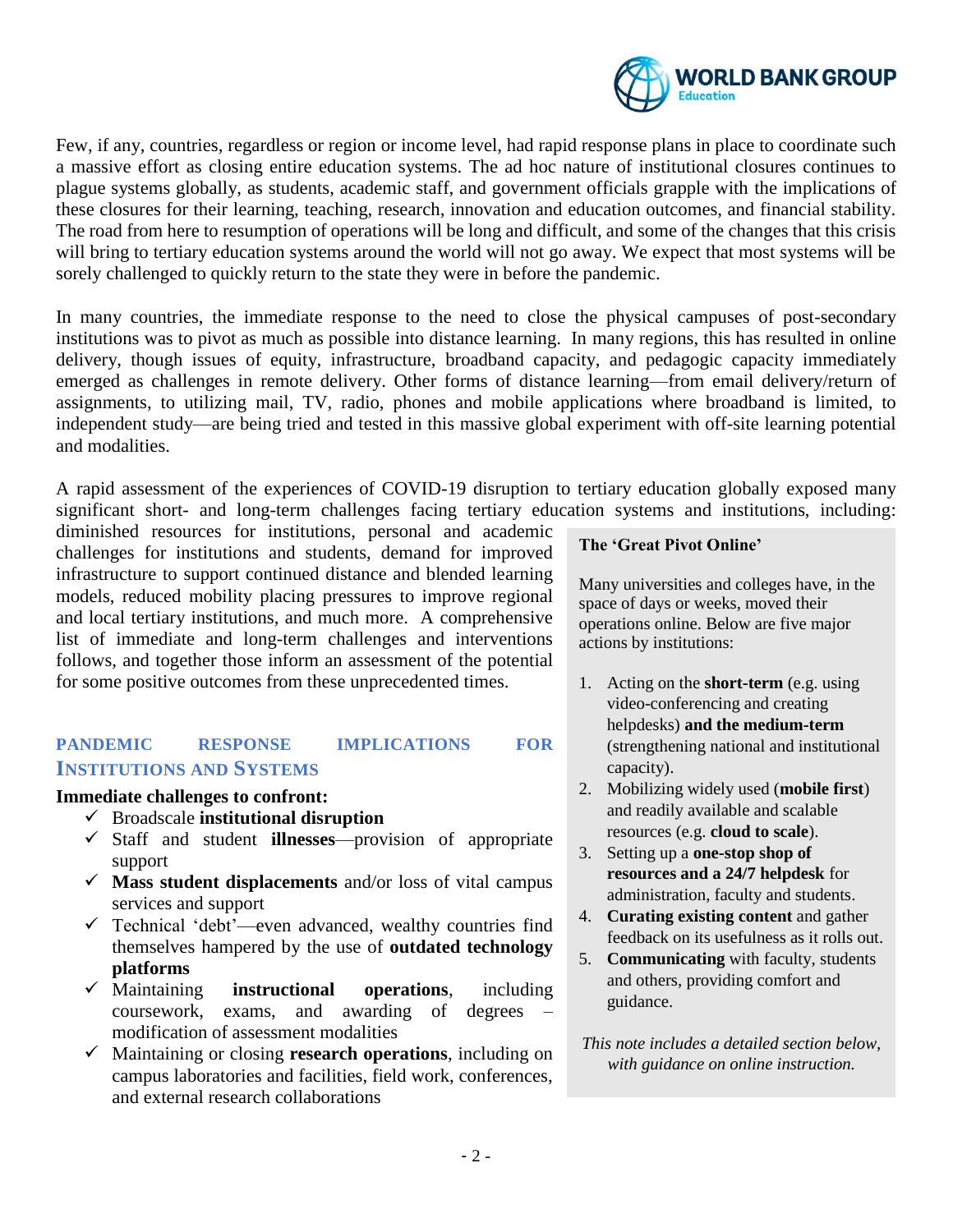

- ✓ Curtailing of **international mobility**, including logistical implications for repatriation or locally housing international students and staff
- ✓ Staff and faculty **furloughs**
- $\checkmark$  Student loan maintenance (including deferrals/repayment freezes)
- ✓ **Equity implications**—academic, social, financial, physical—for low-income/at-risk students (potentially those with covid-19 health vulnerabilities)

#### **Long-term challenges:**

- $\checkmark$  Increased inequity/inequality in access and retention, as at-risk students return at lower levels due to increased financial and situational constraints (family obligations, changes in personal circumstances, support networks diminished or dismantled by campus closures, etc.)
- $\checkmark$  Reduced public funding for higher education
- $\checkmark$  Reduced private funding for higher education in terms of household, firms and other third-party funding
- ✓ Permanent closures of programs and institutions—resulting in permanent loss of skills and human capital in academic and administrative positions
- $\checkmark$  Permanent movement of more programs to online/remote platforms—requiring support for doing this effectively
- $\checkmark$  Reduced internal mobility, leading to increased local demand for higher education but also increased quality issues
- $\checkmark$  Reduced global mobility (and related reduced income-generation)
- ✓ Socio-emotional impacts on students (and academic staff) of remote teaching and learning—attention must be paid to both student welfare and the development of interpersonal skills in contexts lacking direct interpersonal experiences
- $\checkmark$  Loss of higher education's contributions to the local and national civic communities and culture, including provision of continuing education, community meeting spaces, centers for performance and visual arts, etc.
- $\checkmark$  Loss of research, including research collaborations across institutions, borders, and disciplines

#### **Implications for Private Higher Education**

Private universities are closing their physical campuses and moving to online learning along with their public counterparts. With one in every three students enrolled in private institutions, they have a huge responsibility in responding to the immediate challenges posed by the closure of campuses. There is a wide range in the concentration of private enrollments across developing countries. Brazil has one of the highest footprints with 75% of private enrollments, other countries like the Dominican Republic have a more balanced distribution with 57%, and in China with approximately 25%.

Depending on how long campuses remain closed, private universities face the possibility of seeing enrollment declines, reduced revenue streams and lower operating margins. A further risk to private institutions is the loss/lay-offs of part-time faculty members who have been recruited because of their practitioner experience and may seek alternative part-time employment as they deal with the economic effects of being laid off.

The experimentation at scale of adoption of online education triggered by the pandemic will speed up the learning curve of universities and provide them with perspective to enrich campus-based programs with online elements in a way that aligns with demands from new generations of students and a world of work increasingly penetrated by technology.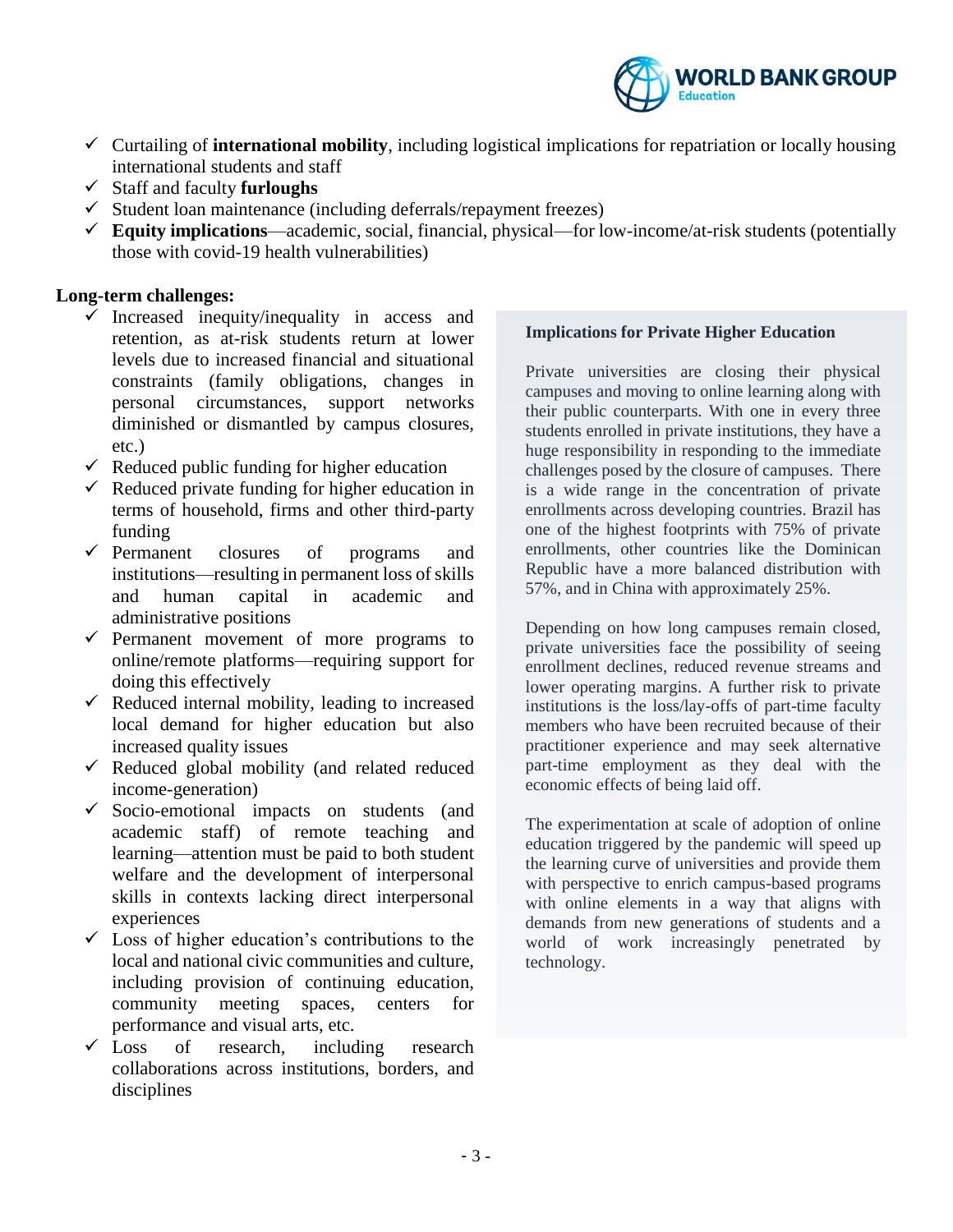

### **2. REQUIRED ACTIONS/CONSIDERATIONS**

Recognizing the need for just-in-time support in the day-to-day adaptation of tertiary education delivery to the impact of the pandemic, the following information depicts a series of considerations and actions institutions can follow as they work through the immediate and long-term adaptation to the changed environment for tertiary education.

# **Immediate Actions/Considerations:**

### **Institutional Closures:**

- $\checkmark$  Establishing protocols for transparent, timely, and consistent communication with the community (students, staff, stakeholders) regarding imminent closure needs and the steps being taken to ensure smooth transitions
- $\checkmark$  Deliver messages to create a sense of shared urgency—allow the community (academic and administrative staff, students, local community government) access to the information and decision-making underpinning actions being taken
- $\checkmark$  Delegate procedural decision making to Faculty Deans and Academic Chairs as early as possible: they know the complexities of their day-to-day operations best and are best positioned to support their staff in adapting and suspending their teaching and research, as needed
- $\checkmark$  If not done yet, conduct rapid technology assessment—how great is the technical 'debt' and what would it take to sustain continued teaching and learning (including infrastructure/equipment, connectivity, etc.)?
- $\checkmark$  If not done yet, conduct rapid student welfare assessments—how to evacuate and transport students safely away from residential facilities (where relevant), how to ensure students have the requisite supports and services when remaining in place (where relevant), and that institutions have the information required to address student needs
- $\checkmark$  Identify weaknesses in infrastructure—including power and broadband and equipment to strengthen when possible or work around when not (e.g. through providing access to hotspots, tablets, etc.)
- $\checkmark$  Engage financial management and procurement teams as early as possible, to understand the opportunities and constraints related to purchasing of technology, licensing, hardware and software for students and academic staff, etc.
- $\checkmark$  Reach out to suitable private sector and other partners (e.g. foundations) who can help addressing the technical 'debt'
- $\checkmark$  Assess and plan for security issues related to empty buildings filled with expensive technology and laboratories
- $\checkmark$  Account for all staff and students, particularly those who were engaged in any mobility programs away from their home institution; work to bring or return staff and students to their home countries

#### **Course Delivery:**

- $\checkmark$  Train instructors on how to teach remotely: tailoring the training to allow each academic staff member to define their own plan for content, goals, and learning assessment within the new modality
- $\checkmark$  Seek and adapt existing online/remote platforms where creation of new online courses out of traditional in-person instruction is not feasible
- $\checkmark$  Survey students on their capacity to engage in remote learning—equipment, family responsibilities, home environment, etc.—to understand how realistic it for students to adapt to instructors' plans for delivery and to work with instructors to adapt according to student capacity to partake in distance learning
- $\checkmark$  Coach and support students on how to learn remotely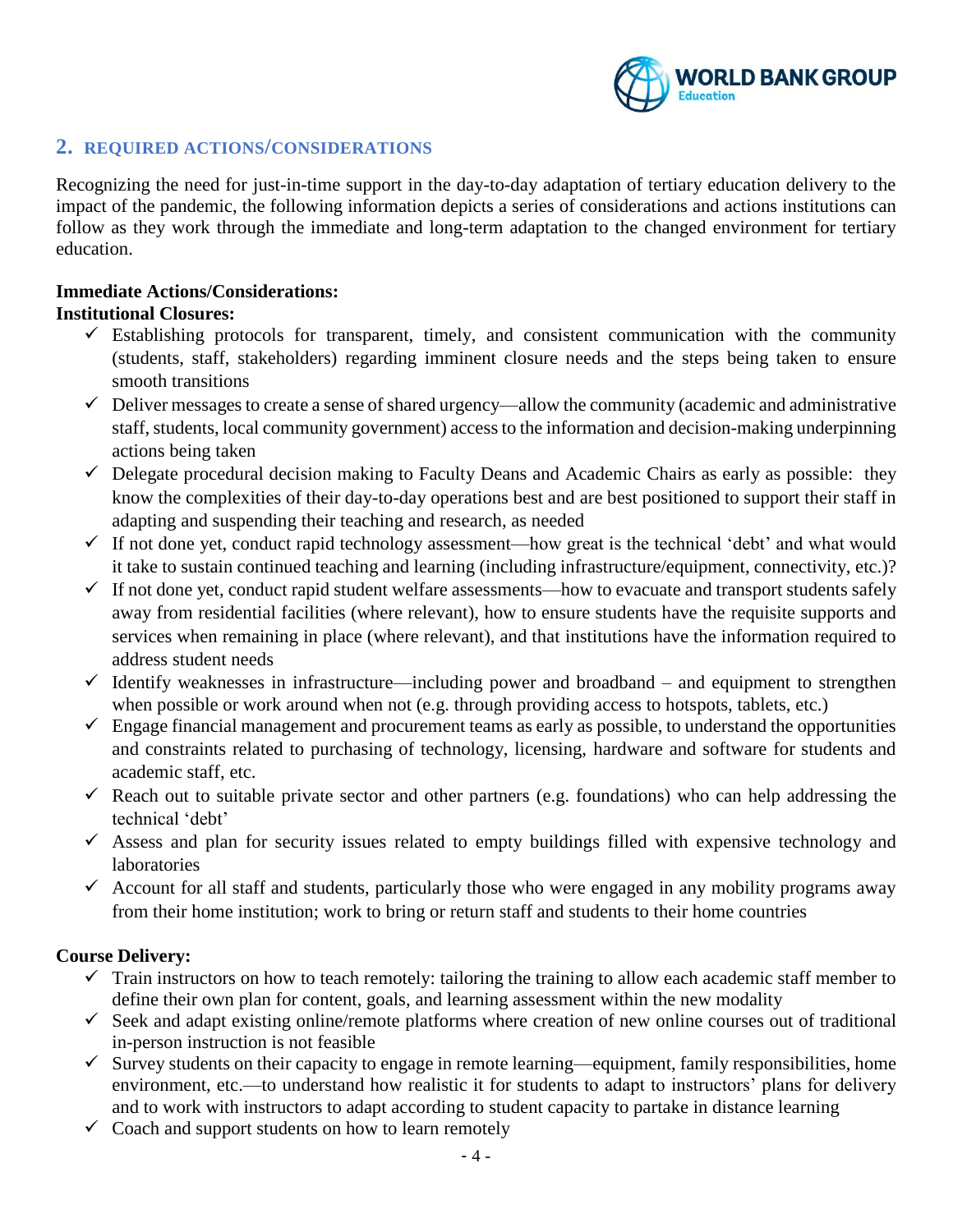

- $\checkmark$  Provide hardware to students and instructors where feasible
- $\checkmark$  Determine an institutional policy for assessing current term student performance (as relates to progression and grading, e.g. making all courses pass/fail)
- $\checkmark$  Determine an institutional policy for teaching assessments and course evaluations
- $\checkmark$  Review and determine graduation requirement for this academic year (2019-20)
- $\checkmark$  Assess adequacy of provision of financial and material support for at-risk students and institutions
- $\checkmark$  Develop and implement program to keep at-risk students engaged, including through dedicated tutors/ point persons and customized work programs/schedules

#### **Research (where relevant):**

- $\checkmark$  Support to academic staff to transition, where possible, their research to remote platforms/contexts
- $\checkmark$  Provide support to allow research fellows and staff to maintain access to networks, materials, technology, and any virtual laboratories and simulators, to provide some level of research continuity
- $\checkmark$  Consider shared maintenance programs across institutions and centers for equipment and facilities, to limit exposure during pandemic-related closures
- $\checkmark$  Create plans for animal and human subjects, for safest and most humane options in a context where their safety may be impossible to ensure/maintain.
- $\checkmark$  Maintain lists of essential research spaces and materials to develop a rapid response and minimal maintenance plan in case of emergency.
- $\checkmark$  Consider options like virtual reality for conducting experiments and research

#### **Preparing for the Next Academic Year:**

- $\checkmark$  Develop action plans for two scenarios: one prepared for an extended period of distance provision and one focused on re-opening and resuming normal operation
- $\checkmark$  Determine adaptations of admission and examination protocols for the incoming class (Fall 2020)—what alternative admission practices can be adopted in lieu of exams?
- $\checkmark$  Constantly assess the effectiveness of remote course delivery and adapt and resolve challenges

#### **Maintaining Organizational Operations:**

- $\checkmark$  Seek suspension of required payments or delay non-essential expenditures
- $\checkmark$  Adjust stipends and other funding schemes as needed
- $\checkmark$  Seek suspension of compliance deadlines for quality assurance requirements of existing programs, including accreditation and re-accreditation requirements
- $\checkmark$  Establish regular and consistent meeting times with essential staff, to ensure engagement in the management of the institution is ongoing and evolving according to current circumstances
- $\checkmark$  Liaise regularly with key operational staff to monitor and address regular and crisis-related operational challenges at all levels of the organization—academic and administrative departments, facilities, etc.

## **3. LONG-TERM SYSTEM-LEVEL CONSIDERATIONS FOR GOVERNMENTS:**

- $\checkmark$  Closures/mergers of institutions, particularly likely to be acute among tuition-dependent private, small institutions around the world – consider network implications
- $\checkmark$  Graduate unemployment levels will likely increase—both due to economic contraction and to labor market distrust of the quality of remote learning; consider expanding short course options and certification programs to provide rapid skills-oriented options for affected tertiary students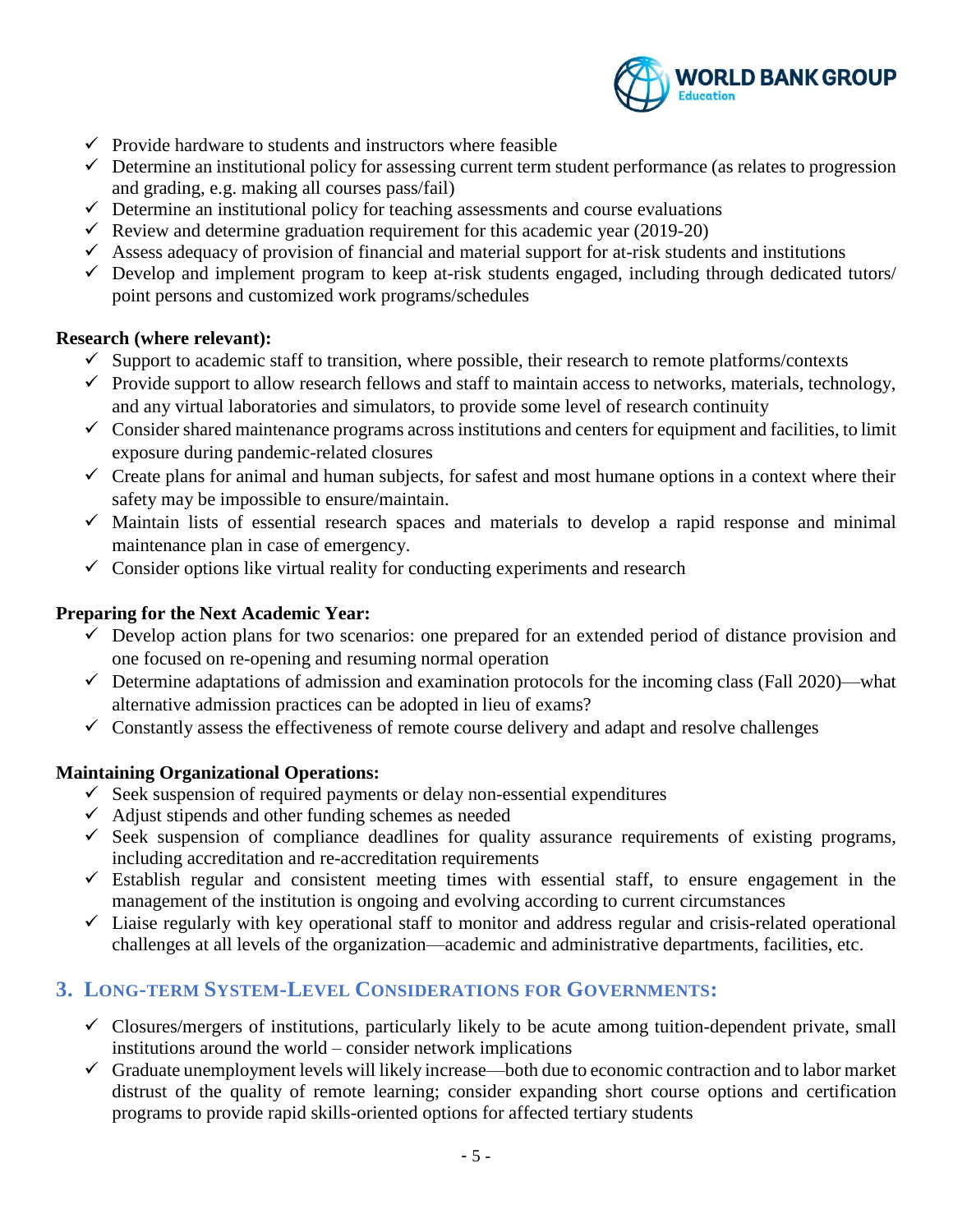

- $\checkmark$  Continued capacity building for online/remote delivery of coursework
- $\checkmark$  Any opportunities to consider/seek diversification of financing sources, including working with private sector partners, foundations, multilaterals and international organizations
- $\checkmark$  Assessment of terms, conditions, and scale of student loan and grants programs, in particular with a view to equity implications
- $\checkmark$  Expansion of domestic internationalization efforts, ("internationalization at home") and online options for (potential) international students, where global engagement is reduced
- ✓ Greater provision of no-cost educational resources for institutions serving disadvantaged post-secondary student populations
- $\checkmark$  Adaptation of quality assurance regulations for a more flexible approach to address of the online and blended delivery of academic programs and ongoing challenges of various institutions as the revamp their operations<br> $\checkmark$  Assess
- risks of long-term erosion of institutional/system capacity relative to funding modalities—delay cuts at system and institutional level until potential impacts can be understood
- $\checkmark$  Revise bureaucratic and regulatory barriers to rapid adaptation of TEIs to new realities of teaching, learning, and research
- $\checkmark$  Recommitment to capacity and skills development in STEM teaching and research, especially in lowincome countries
- $\checkmark$  Strategic allocation of incentive funding for institutions, dedicated to expanding and updating technological infrastructure for digital pedagogy, investments in learning science, and for adequate training of faculty members
- ✓ Consider dedicated (financial, logistical, pedagogical) support programs for at-risk students

# **4. ENABLING DISTANCE EDUCATION AND ONLINE LEARNING FOR TERTIARY EDUCATION**

#### **Converting Traditional Delivery to Online:**

#### **THE WORLD BANK'S KEY PRINCIPLES FOR EDTECH IN TERTIARY EDUCATION:**

- $\checkmark$  **ASK WHY?** For today's crisis response, the use of EdTech is to support remote learning at home for students during closure of school due to COVID 19.
- ✓ **DESIGN FOR SCALE:** EdTech interventions must be designed for scale for all students. For most low- and middleincome countries, adopting a *mobile first* approach is critical.
- ✓ **EMPOWER TEACHERS:** Technology should enhance teachers' capacity and capabilities for teaching and learning. In remote learning, the parent is now also a "teacher" but less so for higher ed.

#### ✓ **ENGAGE THE ECOSYSTEM:** Universities should consider a **multistakeholder approach-** engaging actors both inside and outside the university e.g. Govt, NREN, telecom companies, local/global IT companies, publishers, local EdTech startups.

✓ **BE DATA-DRIVEN:** Set up feedback mechanisms to be able to **collect, analyze and respond to feedback**, provide appropriate Quality Assurance.

Responding to the COVID-19 crisis, many countries and tertiary education institutions have been able to transform their operations online relatively quickly. There are a few key reasons for some have adapted more quickly than others. First, many countries have made investments in digital connectivity for decades now. These include (fiberoptic) infrastructure, such as collaborations known as National Research and Education Networks (NRENs). NRENs are particularly important as mediators between higher education and the market and have increased services offered beyond connectivity, providing digital libraries, subsidized or free software, cloud services (e.g.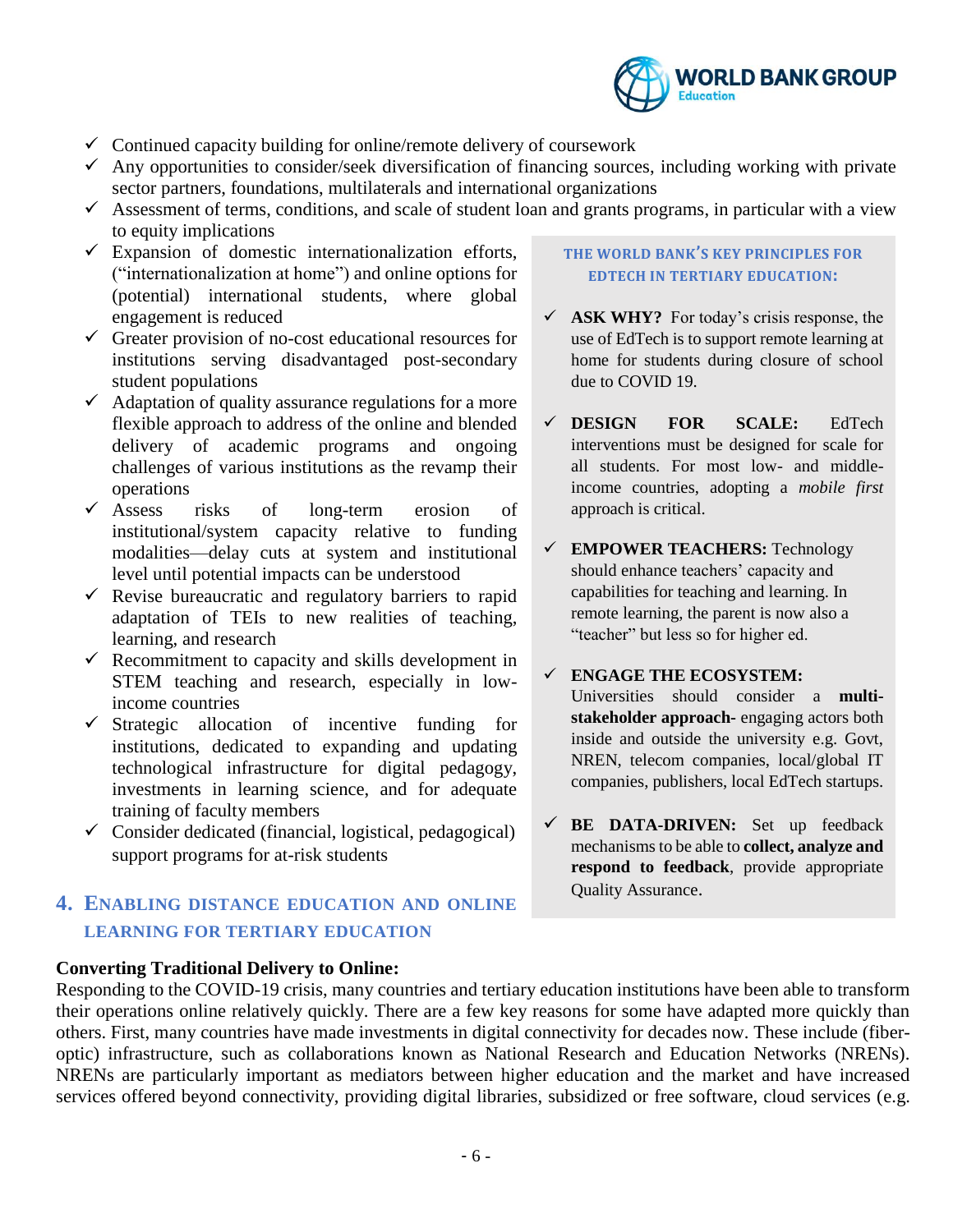

video conferencing or storage), capacity building and learning management solutions. NRENs are globally connected through networks such as GEANT (Europe), AfricaConnect, and APAN (Asia-Pacific), and they also sustain local communities of experts on connectivity and online learning.

- ✓ **NRENs have led the development of international standards and systems to support learning**. The most well-known system is eduroam, which allows students and faculty to connect to Wi-Fi, anywhere in the world. Another key service is EduGAIN, which is a identity and access management system. This allows higher education institutions to provide users with credentials that can, in turn, be used to seamlessly access any services being provided online. Within the COVID-19 crisis, a community of NRENs has launched a new initiative called Up2U, which is a bundling of several open-source systems, including Moodle LMS, cloud storage (CERNBox), video-conferencing solution (EduMEET), and online notebook (SWAN).
- ✓ **Universities have found robust private sector options and platforms to migrate their operations online.** At minimum, migration requires a Learning Management System and a Video-conferencing solution. The market for Learning Management Solutions is dominated by Moodle (opensource), Blackboard, Canvas, and a few smaller players. Global MOOC platforms like Coursera and EdX are scalable learning management systems. These LMS companies are supported by networks of companies providing tech and faculty support (such as helpdesks) to move operations online. Private sector video-conferencing solutions complement LMSs and include Zoom, D2L, Webex, Adobe Connect, Skype for Business, as well as open source solutions like Big Blue Button and EduMeet. The market for these

#### **TECHNOLOGY BOTTLENECKS TO ANTICIPATE:**

- $\checkmark$  **Inequality in connectivity**: Students (and faculty) do not have enough connectivity and devices at home, and this is particularly so for the most remote and the poorest. The digital divide remains strong, between countries and within countries. International bandwidth and local server (and hosting/data storage) capacity are not designed for the massive load that is coming.
- ✓ **Academic staff capacity to deliver remote courses**: Faculty are often underprepared to deploy content. While most faculty members are active online, many have not taught in online mode before this crisis. While there is a lot of material online, there is little 24/7 technical and pedagogical support available for them. On the medium-term, academic staff will need digital skills training.
- ✓ **Students' capacity to adapt**: Many, if not most, students are not experienced as online learners. While they may be quick to adapt, students face challenges that lead to dissatisfaction with their academic experience. Feedback from students can be leveraged to strengthen teaching, but feedback can also risk exposing frustrations that are challenging to address.
- ✓ **Mistakes**: In an emergency, we need to learn by doing, but we also need to make sure that we can minimize their impact and correct mistakes as they are identified. For instance, contracting with service providers must be developed very carefully, particularly with regards to contract length, exclusivity, security and privacy questions, to limit the impact should pilots prove unsuccessful.
- ✓ **Regulation**: The regulatory environment is not (yet) aligned to online learning. A key issue is the competitiveness of the Telecoms market, which often favor a monopoly, and does not provide cheap options that work for the poor. In many countries, quality and assurance systems are not helpful to improve online delivery. Finally, while regulation on privacy and data has been increasing,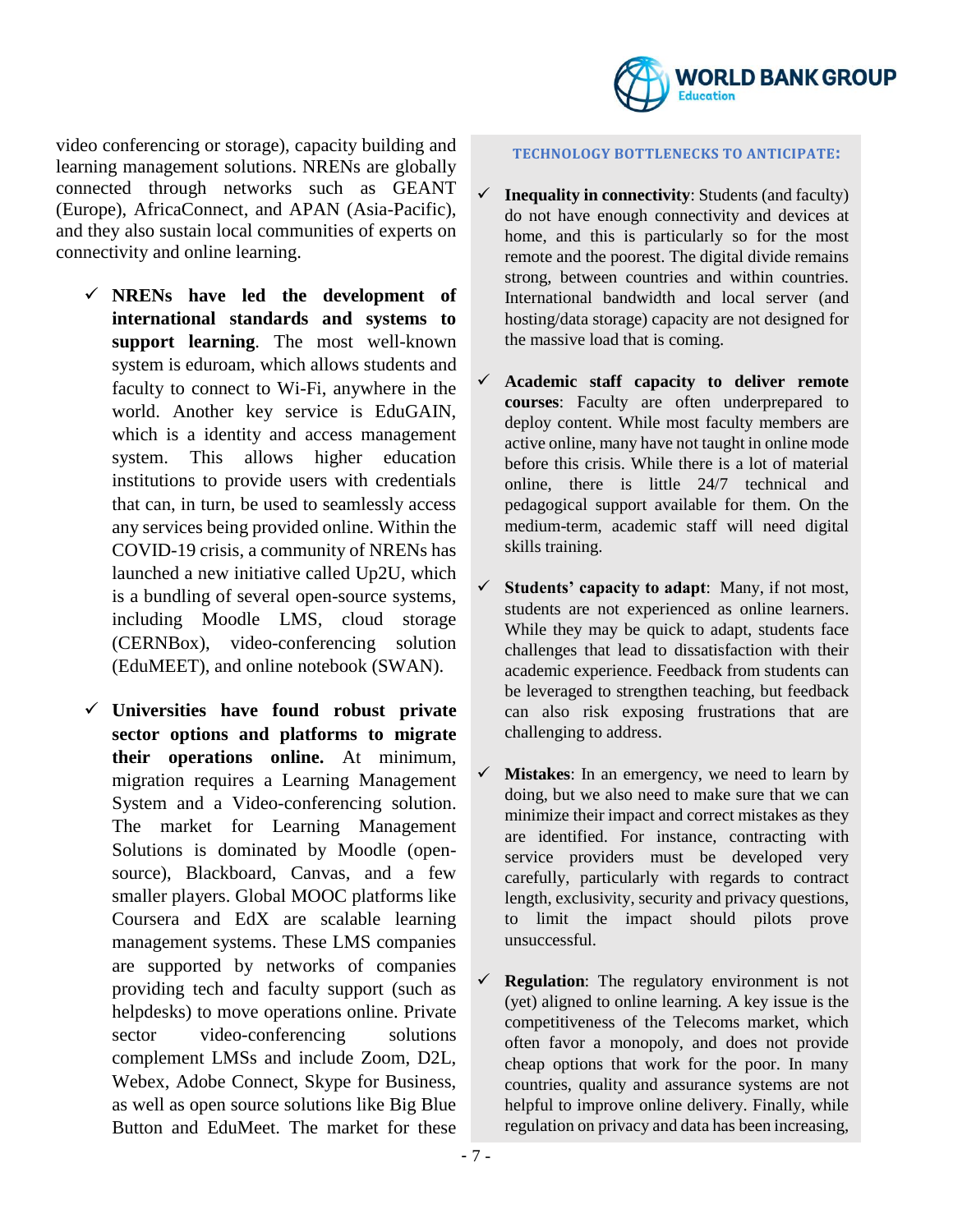

solutions is supported by cloud-providers such as Amazon Web Services, Microsoft, Google as well as NRENs themselves.

#### **5. ACTIONS FOR LEADERS IN THE SHORT- AND MEDIUM TERM:**

- $\checkmark$  **Develop both a short-term and medium-long term plan**: The short-term plan focuses on emergency response to keep students learning. The medium-long term plan should prepare for university-reopening, building resilience and transformation using EdTech where relevant/viable.
- $\checkmark$  Use the most widely used and existing technology  $\&$  resources available locally: Mobile first, public cloud to scale quickly, international content to fill in.
- $\checkmark$  Set up a one-stop space as an entry to various resources: Most universities using their LMS as central platform- for advice, comms, teaching, learning, support etc integrating other technologies in the LMS e.g. video conferencing.
- ✓ **Focus on curating existing (open) content rather than developing content**: Developing good content takes time and expertise. Instead, focus on existing local and international (open education resources) content and align these to your curriculum.
- ✓ **Provide regular guidance and support to students and teachers** is fundamental: Set up virtual help-desk and providing pro-active tips and regular communications.

#### **6. SUSTAINING OUR VALUES DURING THE CRISIS**

 $\overline{\phantom{a}}$ 

(H)ealthy higher education communities matter enormously. They are engines of knowledge production, discovery, innovation, skills development, cultural preservation, and national progress. But to be healthy, higher education communities must be grounded in core values—*equitable access, accountability, academic freedom, institutional autonomy, and social responsibility*. Where these values are respected and flourish, higher education communities not only contribute necessary skills and services to society but also maximize the capacity of individuals to think for themselves and make informed, creative contributions to their own lives as well as to the lives of others. <sup>2</sup> Scholars at Risk, 2017

In the rush to respond to the immediate change—eliminating pathways for spreading disease by the closing of institutions, impacting core efforts in teaching, learning, and research—it is easy to focus on delivery. How do we teach to those meant to learn? How do we support research continuity where possible? This is logical and important in the first flush of change. It is imperative, however, that those in a position to think beyond immediate survival keep an eye on core values in any tertiary education sector, so that when the crisis abates, values remain within the mission of all tertiary education systems.

Online and distance learning have forced massive adaptation in how information is delivered and how students must learn. *Students without access or the resources to afford the technology are being left* 

<sup>&</sup>lt;sup>2</sup> Scholars at Risk (2018). Promoting Higher Education Values: A Guide for Discussion. Retrieved 25 March 2020 from [https://www.scholarsatrisk.org/wp-content/uploads/2018/08/SAR\\_Promoting-Higher-Education-Values-Guide.pdf](https://www.scholarsatrisk.org/wp-content/uploads/2018/08/SAR_Promoting-Higher-Education-Values-Guide.pdf)